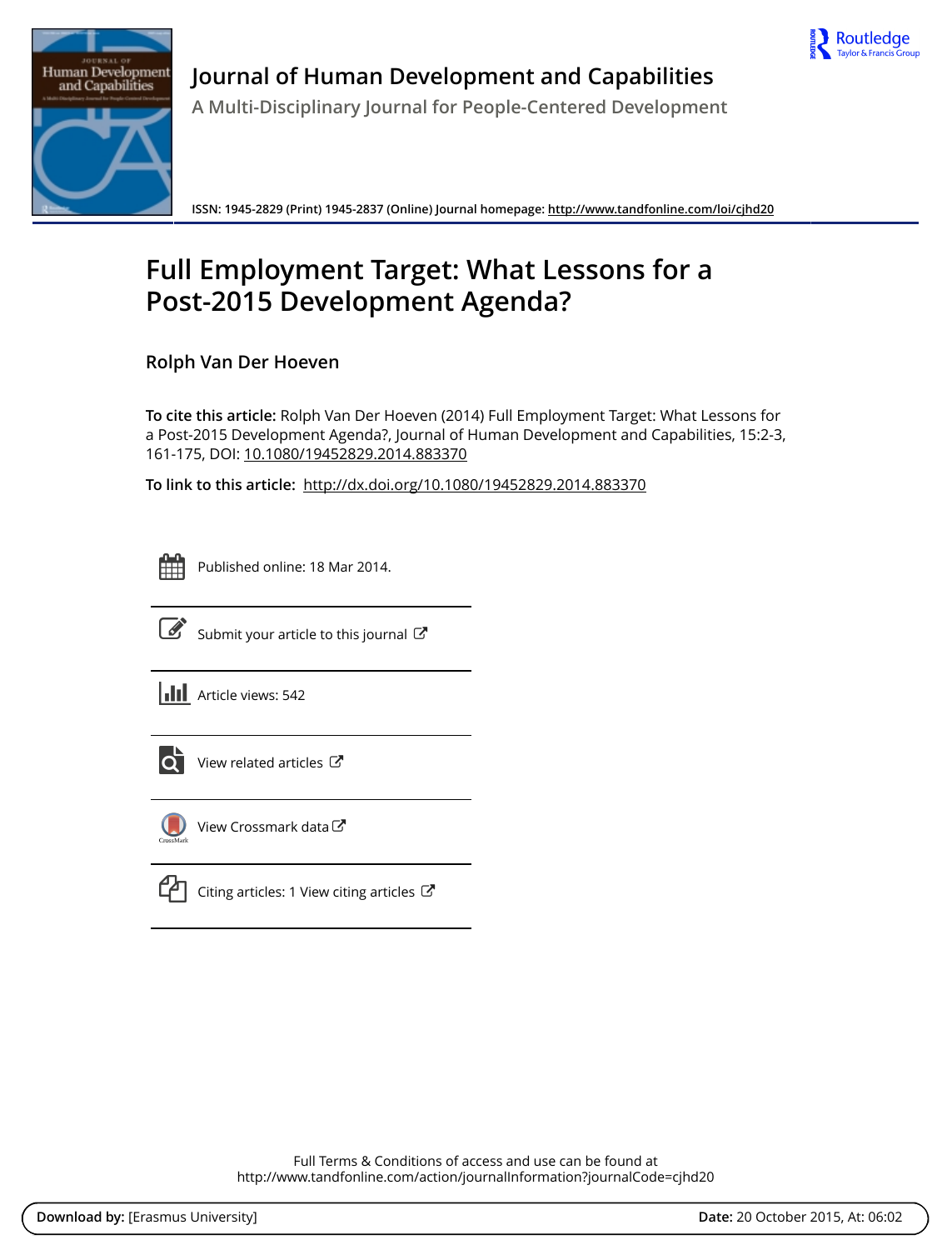## Full Employment Target: What Lessons for a Post-2015 Development Agenda?

ROLPH VAN DER HOEVEN

International Institute of Social Studies, Erasmus University, The Hague, The Netherlands

ABSTRACT Traditional development aid interventions, as formulated in the Millennium Development Goals, might not be the most effective response for the poor to grow out of poverty due to the triple crises of nutrition, finance and environment, in addition to the changing geopolitical landscape. New challenges therefore need to be confronted in a post-2015 agenda, which could be the best part of a global social contract in which all concerns should therefore be discussed in order to reach the goal of full and productive employment. Coherent policies both at national and international levels are needed that go far beyond concerns of development aid and successful technical assistance projects. The challenge is to have these policies well articulated in a post-2015 development agenda, otherwise full employment would remain a lofty and elusive goal.

KEYWORDS: Human development; Economic development; Poverty; Measurement; Employment; Global governance

## Introduction

Employment, and especially decent and productive employment, has become topical in the worlds of development and development cooperation. An indication of this are the events related to the "Arab Spring" of 2011. In only a few months, various Arab regimes were toppled by a population not just wanting more democracy, but, perhaps even more importantly, also by an educated youth wanting good jobs and prospects of advancement but faced with extremely high youth unemployment rates (International Labour Organization [ILO] 2011). Paradoxically, this turmoil took place in countries that scored well on progress on the Millennium Development Goals (MDGs). Tunisia and Egypt, as well as Jordan, are among the eight best-performing countries with respect to progress in the MDGs (CGD [2011\)](#page-14-0). The events causing the discontent manifested by the Arab Spring point to a possible disconnect between policies pursued under the aegis of the MDGs and the attainment of full employment in developing countries.

This article therefore tries to shed some light on the somewhat checkered relationship between employment and the MDGs, and argues that a coherent set of national and international policies is needed to tackle unemployment and underemployment in order to achieve full employment. It then poses the question of how an application of such policies could be included in the formulation of a post-2015 development Agenda.

## Employment and the Formulation of the MDGs

Full employment was absent in the original formulation of the MDGs in  $2000$ .<sup>[1](#page-13-0)</sup> The first reason for this absence is the emphasis on measurable goals in the MDGs. The second, more political, reason is that a

Correspondence Address: Rolph Van Der Hoeven, ISS, Kortenaerkade 12, 2518 AX The Hague, the Netherlands. Email: [hoeven@iss.nl](mailto:hoeven@iss.nl)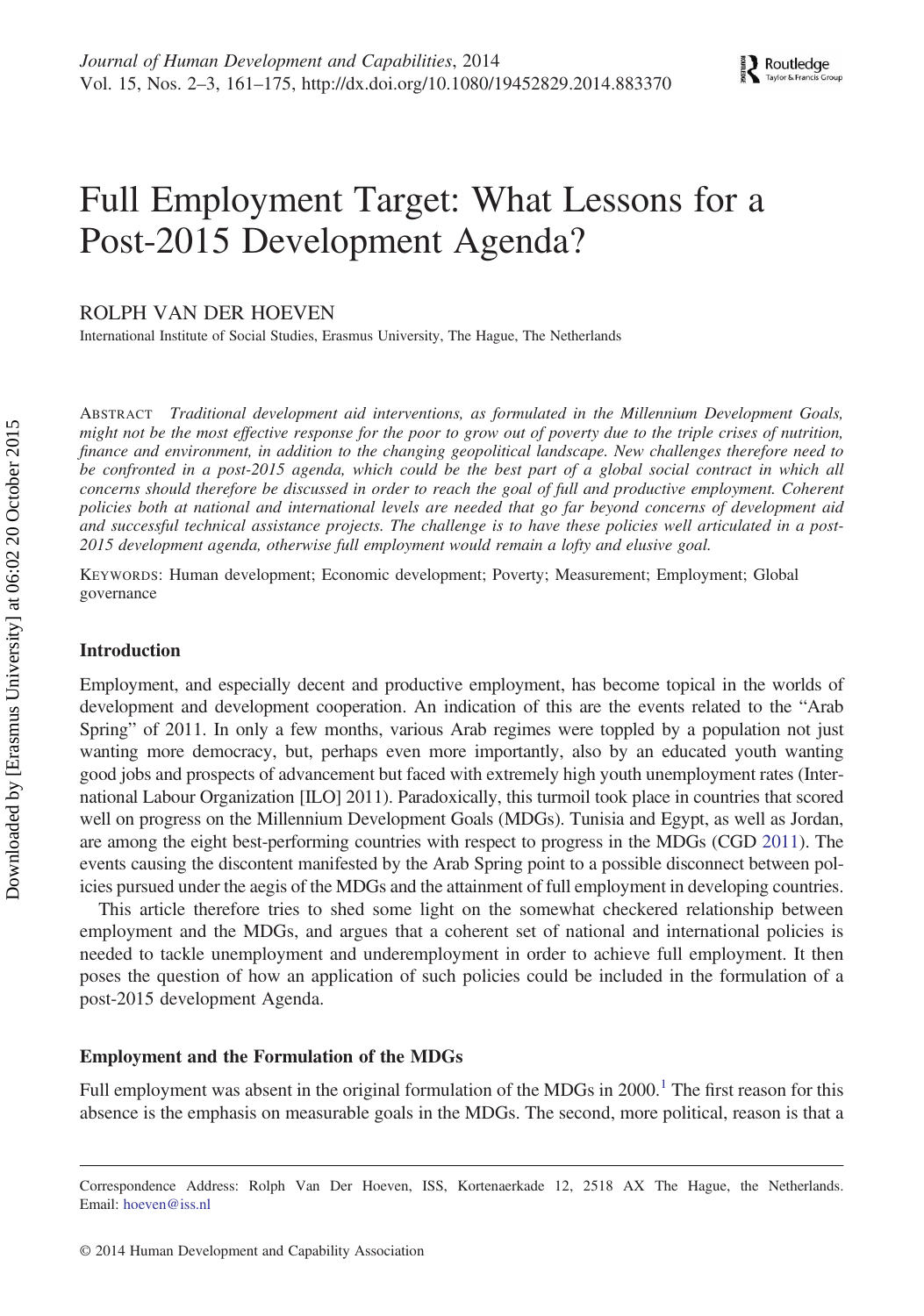greater emphasis on employment might have involved difficult political changes, an issue avoided in the initial formulation of the MDGs.

The discussion on a global goal for full employment, like those on other goals, preceded the discussions on the MDGs. Full and productive employment was one of the four major subjects (together with an enabling environment for social development, eradication of poverty, and social integration) of the plan for implementation of the Copenhagen Declaration of the World Summit for Social Development (WSSD), only five years before the MDGs.<sup>[2](#page-13-0)</sup> However, unlike poverty eradication, the plan of action of the WSSD contained no time-bound or quantitative goal for employment.

In reviewing the outcome of WSSD five years later, the UN General Assembly adopted on 1 July 2000 the resolution S-24/2: Further Initiatives for Social Development, which contained a special section on "Commitment 3: To promote the goal of full employment as a basic priority of economic and social policies, and to enable all men and women to attain secure and sustainable livelihoods through freely chosen productive employment and work" with 16 paragraphs detailing policies for full employment. These resolutions on the five-year follow-up of the WSSD were adopted in the summer of 2000 simultaneous with the conclusion of UN discussions on the formulation of the MDGs. But in these discussions on the MDGs full employment was not taken into account, as achievement towards a goal of full employment was seen as too difficult to measure.

A second reason for not including employment in the original formulation of the MDGs is the fact that concentration on direct poverty alleviation measures led to a relative neglect of policies dealing with employment in general. In that context, Amsden [\(2011](#page-14-0)) observes that:

to slay the dragon of poverty, deliberate and determined investments in jobs above starvation wages must play a central role, whether for self-employment or paid-employment. The grass roots approach as advocated in the MDGs to solving poverty doesn't go far enough, because it aims only at improving the supply side of the labor market, making job seekers more capable, and not the demand side, making new jobs available for them. … Employment generation is different from poverty alleviation because it has a concept behind it, "capital." This means that the labor market is influenced by, and influences, all flows through the savings-investment nexus, including accumulation, distribution and innovation. It is at the heart of political conflict. (Amsden [2011,](#page-14-0) 62)

## Role of the ILO

The WSSD of 1995 gave a special role to the ILO to implement the recommendations of the summit. Furthermore, the Secretary General of the WSSD, Juan Somavia, became Director General (DG) of the ILO in 1999, partly as recognition for his role in the WSSD. One of the first international activities of the ILO after Somavia had taken the helm were negotiations and discussions for the five-year follow-up of the WSSD. The ILO was furthermore heavily involved in assisting the UN to come up with a sound set of recommendations on full employment. The ILO was therefore not very active in lobbying for the inclusion of an employment target in the MDGs (Rodgers et al. [2009](#page-15-0), 227) due to its focus on the follow-up of the WSSD. Many in the ILO regarded the MDGs as an exercise for aid donors rather than as an instrument dealing with substantive and difficult employment issues. Somavia introduced, partly based on the outcome of the WSSD, his own Decent Work Agenda and resisted a too-detailed formulation of goals so as to avoid the mistakes of the Third Development decade of formulating unrealistic goals and so portraying the UN as an organization high on declarations but low on implementation. He furthermore had to deal with a divided Governing Body of the ILO, where some labeled the MDGs as "Minimum Development Goals."

However, the attitude of the ILO and its DG changed rapidly. The World Commission on the Social Dimension of Globalization (WCSDG), installed by Somavia in 2001, adopted in its 2004 final report a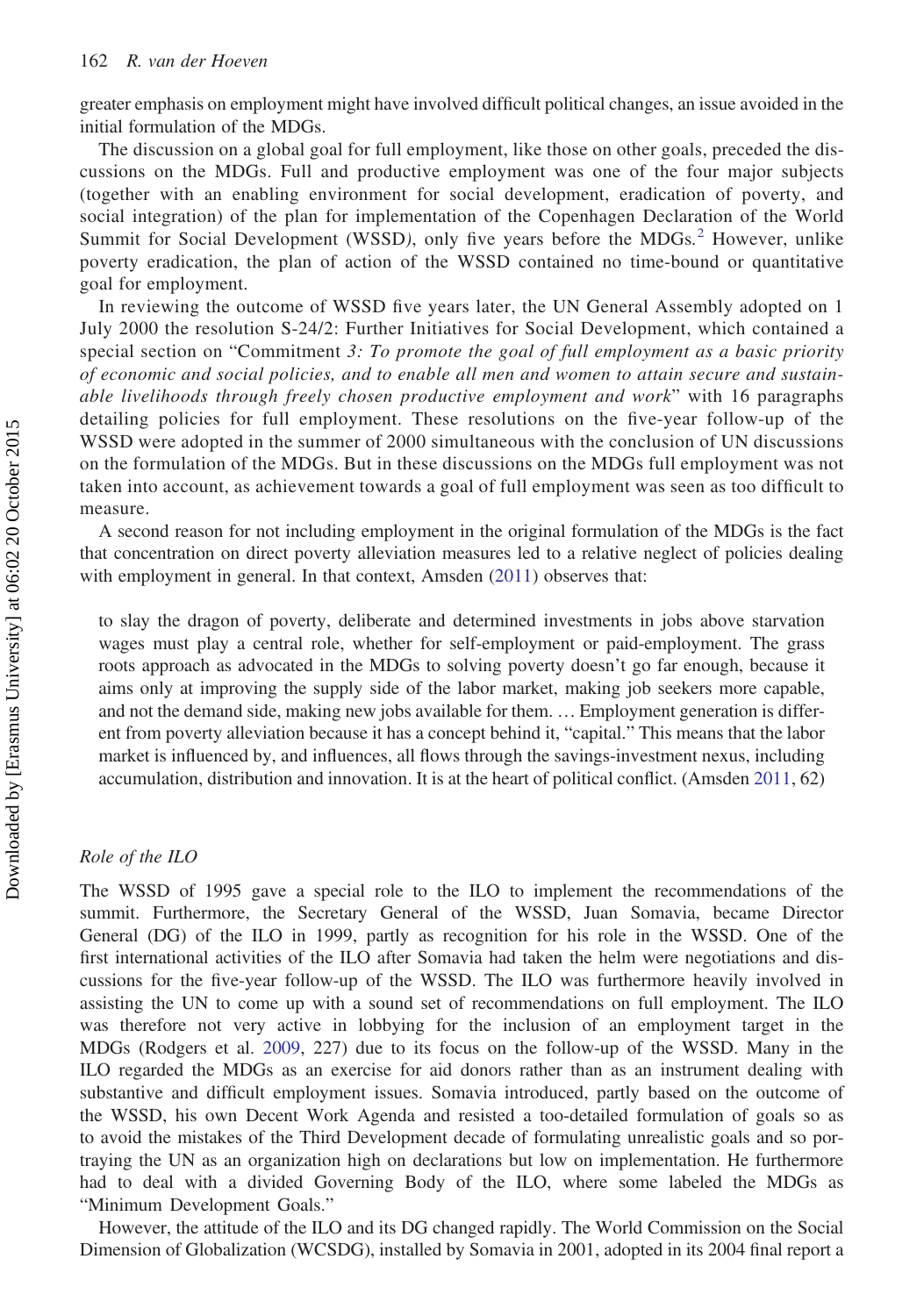strong endorsement of the MDGs. One reason was that the WCSDG linked the implementation of the MDGs towards the establishment of a global social floor that had appeal to several members in the ILO's governing body:

At the Millennium Summit, Heads of State and Government agreed to work together to build a safer, more prosperous and equitable world for all by 2015. They adopted eight global goals, all of them to be achieved by 2015. These goals commit the entire global community – rich and poor countries together. We regard them as a minimum for a decent world. We should move, on this foundation, towards a common understanding of a socio-economic floor for the global economy. (WCSDG [2004,](#page-15-0) 106)

Furthermore, at a 2003 ILO conference the DG stressed the link between decent work and poverty alleviation (ILO [2003](#page-14-0)), and received a mandate to pursue this link further.

Another reason why the ILO gave more attention to the MDGs since 2003 is what I have labeled elsewhere (van der Hoeven [2012a\)](#page-14-0) as the MDG paradox: the MDGs were originally designed to set, measure and monitor goals for some important aspects of (social) development, without prescribing a concomitant development trajectory. This was done so that all countries could agree with the goals, without being obliged to adhere to the same policy prescriptions, something developing countries had become very wary of since the introduction of the structural adjustment policies in the 1980s and 1990s. Yet, despite the intention of not having an underlying prescribing development theory, the MDGs have paradoxically led to a situation where issues not explicitly mentioned in the MDGs, such as employment, received less attention from the development aid community: the MDGs unintentionally became a kind of development theory. Donors started to allocate development aid on the basis of MDGs, especially those that were easily identified with doable projects and programs. Some donor countries even made a checklist to establish which of their programs were most "MDG compatible."[3](#page-13-0)

For all these reasons, the ILO became active in the preparations of the 2005 World Summit. This summit was a follow-up to the Millennium Summit in 2000, which had led to the Millennium Declaration and the MDGs.

### Inclusion of Full Employment as a MDG at World Summit 2005

After intensive discussions, the World Summit 2005 accepted the importance of a global goal on Employment.<sup>4</sup>

The addition of full and productive employment as a MDG goal in 2007 (following the 2005 Summit) has been welcomed by non-governmental organizations, trade unions and various governments as it brought employment issues more forcefully into the discussion of development, development goals and aid delivery. However, some criticize the inclusion of a goal for full employment, as it is not easy to measure and thus deviates from the intentions behind the original MDGs (Vandemoortele [2011\)](#page-15-0).

The addition of a new sub-target 1B, to achieve full and productive employment and decent work for all, including women and young people, led to the inclusion of four new indicators: growth rate of gross domestic product (GDP) per person employed; employment-to-population ratio; proportion of employed people living below \$1 (PPP) per day; and proportion of own-account and contributing family workers in total employment.<sup>[5](#page-13-0)</sup> These indicators were the outcome of technical deliberations between OECSD-DAC, the UN and the ILO. They were less politically underpinned than the discussions on the employment goal itself, and have their strengths and weaknesses (Martins and Takeuchi [2013\)](#page-15-0) as they intend to measure progress on structural change and on type of employment as a proxy for full employment [\(Table 1](#page-4-0)) but fail to record the increase in precarization of labor that has taken place since 2000 (van der Hoeven [2010a\)](#page-14-0).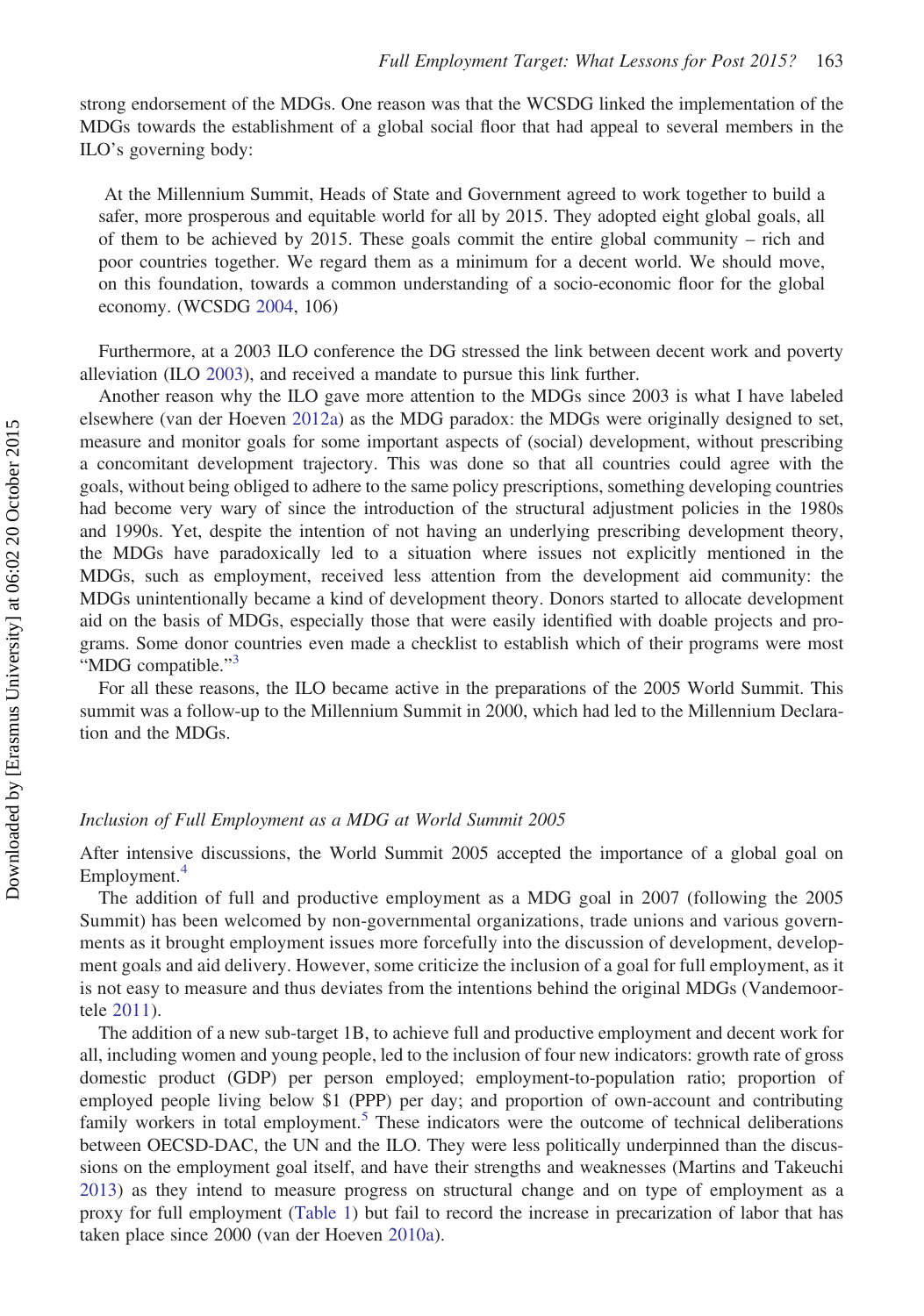<span id="page-4-0"></span>

| Indicator                                                                                           | Description                     | <b>Dimensions</b>         | Strengths                                                        | Weaknesses                                                         |  |  |
|-----------------------------------------------------------------------------------------------------|---------------------------------|---------------------------|------------------------------------------------------------------|--------------------------------------------------------------------|--|--|
| Growth rate of GDP per<br>person employed                                                           | Labor<br>productivity<br>growth | n/a                       | Links economic<br>growth and<br>employment                       | Lacks information on<br>the quantity and<br>quality of jobs        |  |  |
| Employment-to-<br>population ratio (by<br>sex)                                                      | Employment rate                 | Quantity and<br>inclusion | <b>Measures</b><br>employment<br>creation                        | Ambiguous<br>interpretation of<br>high values and<br>trends        |  |  |
| Proportion of employed<br>people living below<br>$$1.25$ (PPP) per day                              | Working poverty                 | Quality and<br>inclusion  | Links poverty and<br>employment.<br>Proxy for<br>underemployment | Data demanding or<br>disputed<br>simplifying<br>assumptions        |  |  |
| Proportion of own-<br>account and<br>contributing family<br>workers in total<br>employment (by sex) | Vulnerable work                 | Quality and<br>inclusion  | Proxy for job quality                                            | Ambiguous<br>definitions and<br>heterogeneity<br>within categories |  |  |
| Share of women in wage<br>employment in the<br>non-agricultural sector                              | Gender parity                   | Inclusion                 | Measures women's<br>access to (better)<br>employment             | Limited information<br>on the quantity and<br>quality of jobs      |  |  |
| Youth unemployment<br>(several)                                                                     | Youth<br>unemployment           | Quantity and<br>inclusion | Measures youth's<br>lack of access to<br>employment              | Concept not very<br>useful in poor<br>countries                    |  |  |

Table 1. Strength and weaknesses of indicators for MDG 1B on full employment

Source: Martins and Takeuchi ([2013\)](#page-15-0).

#### Reactions to the Inclusion of the Goal of Full Employment

## Reactions of the UN System

The setting of the goal of full and productive employment leaves many questions about implementation. There has been a growing consensus that too little coordinated effort at the national and international levels has been undertaken to achieve it.

For example, the review of the MDGs (UNDG [2010](#page-15-0)), five years after the acceptance of the sub-goal of employment, reports on the progress or regress in employment issues globally as well as in some countries by means of a number of employment indicators. It also gives 18 narratives of how particular development projects have contributed to more or better employment in individual countries. The examples include successes of employment schemes, training schemes for entrepreneurs, training schemes for unemployed youth, improved collective bargaining, and social security. But looking at the different examples chosen in this review, it is not always clear how these projects have in general contributed to more and/or better overall employment.<sup>[6](#page-13-0)</sup> Most of the examples do not make use of any counterfactual analysis or even mention whether other schemes mutatis mutandis were also contributing to employment creation. Notably absent is any macro analysis of the effects of these individual schemes and their possible impact on employment. It thus remains difficult to distill from that 2010 outcome review how successful development efforts have been at creating more and better employment as a result of the inclusion of full and productive employment as an MDG goal.

However, the continuing employment problems after the 2008 crisis have become a central topic in many international policy discussions. The ILO, for example, has been able to draw attention to employment internationally on the various agendas of the G-20 meetings and on national agendas through its decent work on country strategies. The IMF is taking one of its oldest objectives<sup> $\prime$ </sup> more seriously, and successive Managing Directors of the IMF have voiced the need for more attention to creating full employment. An IMF–ILO seminar in September 2010 brought several world leaders together to support a plea for stronger attention to employment in global and national fiscal and monetary policies.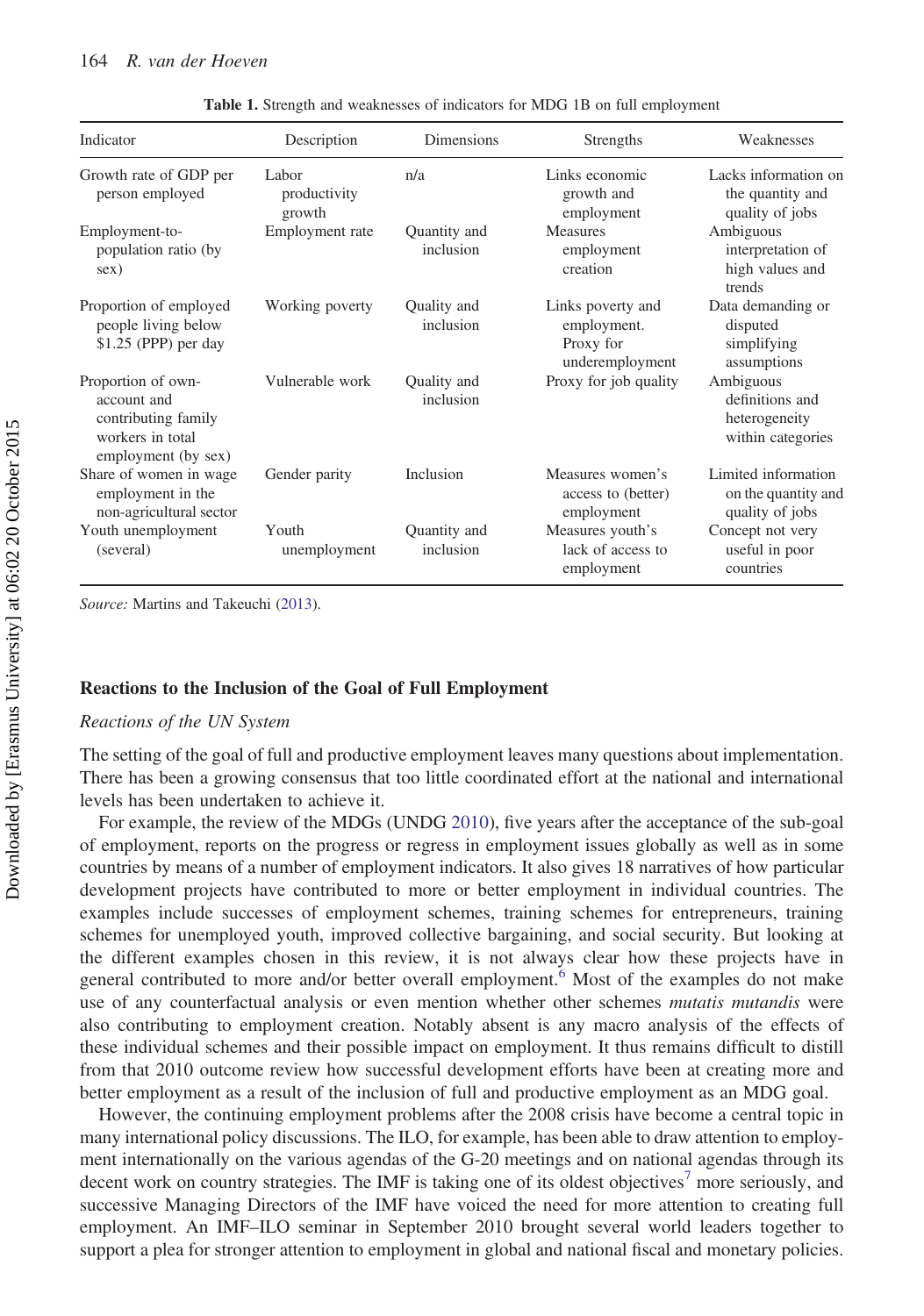The World Bank devoted its 2013 World Development Report to the creation of jobs. The report observes that the creation of jobs is not the outcome of labor policies themselves but depends on a larger number of fundamental policies, such as macroeconomic stability, an enabling business environment, human capital and the rule of law and respects for rights. This was a step forward in World Bank policies in acknowledging the complexity of the problem. However, in formulating policy prescriptions the report put the entire onus on benevolent policy-makers. It thus ignored that shaping a social agenda often entails an internal political process and struggle between different groups in society (social transformation), which, moreover, is increasingly being informed by external influence such as the globalization process. The report confirms that external influences shape the domestic labor agenda and therefore discusses the international effect of rights and standards, the benefits of liberalization of trade while managing adverse aspects on labor, the benefits of migration policies and the need for better international statistics on labor to inform all policies. However, what is missing is that financial globalization changes the nature of work, as we will show in subsequent sections. Nevertheless, one can conclude that full employment is starting to get more attention in international financial organizations.

#### Reaction from Donors

Because of their complexity, it remains equally difficult to distill from the DAC statistics how aid flows in general have contributed to employment creation. The share of Official Development Assistance (ODA) commitments for the social sector (three-year moving averages) has greatly and steadily increased: from 16% in 1990, to 34% at the time of the introduction of the MDGs in the year 2000, to over 40% in 2008, mainly driven by substantial increases in the share of ODA commitments to government and civil society, and to a lesser extent to health, education and population programs (OECD [2011\)](#page-15-0). Commitments to economic activities as well as to multi-sectoral activities all declined substantially over the same period. In all major developing regions, ODA commitments to social sectors were 42% or higher in 2009. The initial increase in ODA spending on social issues was a reaction by donors to the reduction in social spending, which many developing countries undertook following the World Bank-led Structural Adjustment policies in the 1980s and 1990s (van der Hoeven [1991](#page-14-0)). Undoing the harm done by the Structural Adjustment Programs, however, led to a neglect of donor activities on fostering structural change and employment creation.

New donors such as China and India almost certainly have a higher share of their aid in infrastructure, transport, mining, and so forth (De Haan [2011](#page-14-0)). These aid flows<sup>[8](#page-14-0)</sup> and projects may in the long run add to new capacity and to greater generation of jobs, although in the short run the employment effects might be quite limited or even offset domestic employment creation, as projects are often undertaken by contractors and even by temporary imported workers from donor countries (see Mawdsley [2012\)](#page-15-0). These flows are currently still considerably smaller than the flows from the traditional DAC countries, but are increasing faster than traditional ODA and therefore may change the current trend of ODA, which is increasingly benefitting the social sectors.

These changes in sectoral allocation cannot *prima facie* be taken as an indication of whether more attention was paid to employment in bilateral development aid following the MDGs. Aid programs to the social sectors could contribute indirectly to employment creation and improving the quality of employment by increasing human capital and governance. On the other hand, a shifting of resources away from investment in infrastructure and capital might well lead to reduced growth of production and thus lower employment growth. It is thus difficult to discern from aid allocation figures whether the MDGs led to a greater attention to employment issues by donors.

#### Has the Goal of Full Employment Been Achieved?

Looking at the indicators established for goal 1B of full employment – growth rate of GDP per person employed; employment-to-population ratio; proportion of employed people living below \$1 (PPP) per day; proportion of own-account and contributing family workers in total employment as well as that of MDG 3 on promoting gender equality and empower women; and percentage of women employees in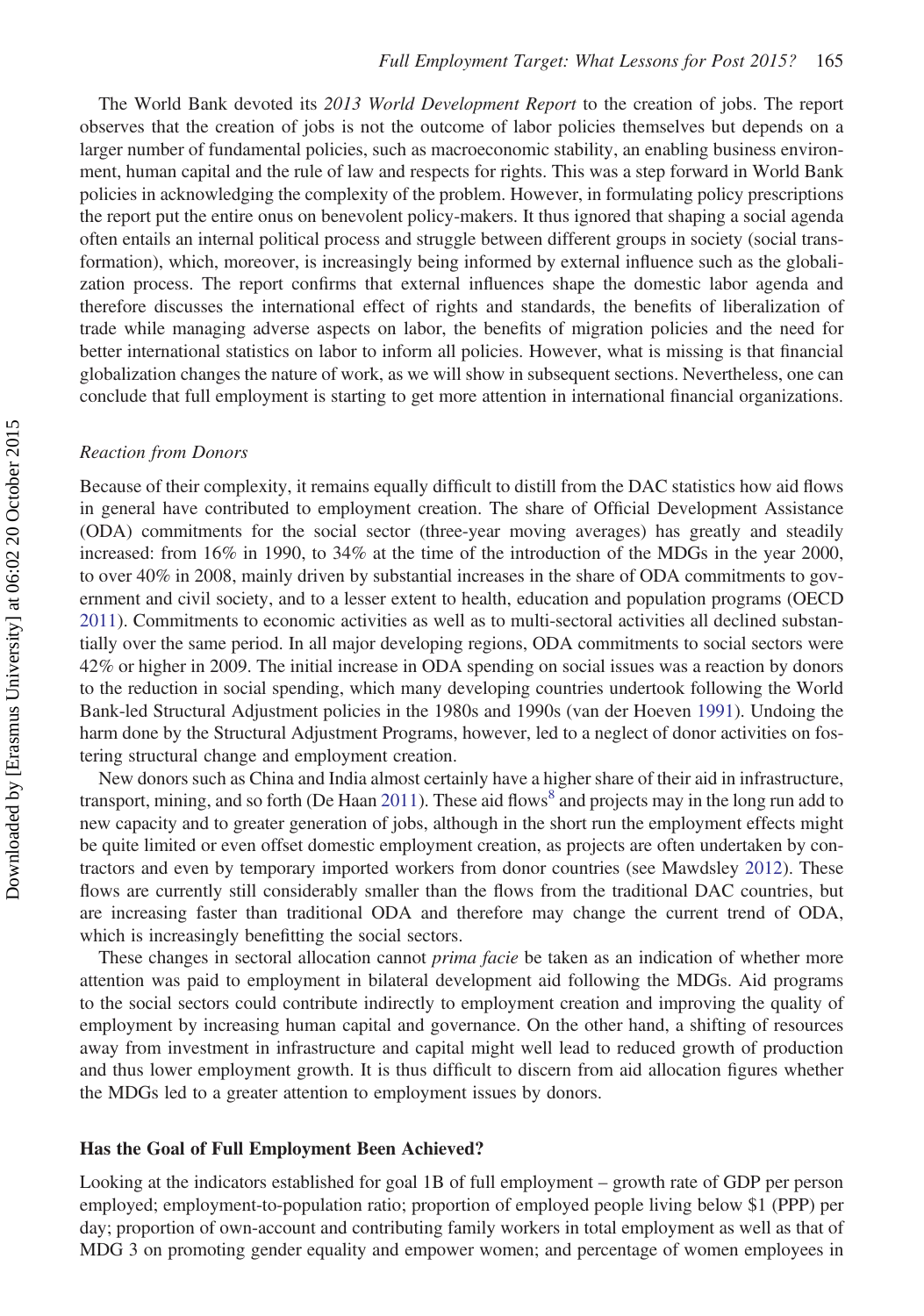| Indicator             |      | Growth rate of<br>GDP per person<br>employed $(\% )$ |      | Employment-<br>to-population<br>ratio $(\%)$ |      | Percentage of<br>employed<br>people living<br>below $$1.25$<br>(PPP) per day |      | Percentage of<br>own-account<br>and<br>contributing<br>family workers |      | Percentage of<br>women<br>employees in<br>non-<br>agricultural<br>wage<br>employment |  |
|-----------------------|------|------------------------------------------------------|------|----------------------------------------------|------|------------------------------------------------------------------------------|------|-----------------------------------------------------------------------|------|--------------------------------------------------------------------------------------|--|
|                       | 2001 | $2011^a$                                             | 2000 | 2010                                         | 2000 | $2011^a$                                                                     | 2000 | 2010                                                                  | 2000 | 2010                                                                                 |  |
| World                 | 0.6  | 2.1                                                  | 61.2 | 60.2                                         | 26.4 | 14.8                                                                         | 52.8 | 49.6                                                                  | 37.5 | 39.6                                                                                 |  |
| Developing<br>regions | 1.4  | 4.3                                                  | 62.8 | 61.6                                         | 33.5 | 18.2                                                                         | 64.0 | 58.8                                                                  | 31.6 | 33.9                                                                                 |  |
| Developed<br>Regions  | 1.3  | 0.8                                                  | 55.9 | 55.0                                         | 0.1  | 0.0                                                                          | 11.3 | 10.2                                                                  | 46.3 | 48.1                                                                                 |  |

Table 2. Progress on indicators for MDG on full employment

Note: <sup>a</sup>Preliminary estimates.

Source: Compiled from UN (2012).

non-agricultural wage employment – the patterns over the 2000–2010 period gives a mixed picture (Table 2). The growth rate of GDP per employed person is higher in 2011 than in 2000 but this is also partly the result of less people employed, as the employment-to-population ratio indicates. Also the percentage of women employees in non-agricultural wage employment has increased slightly, but, as Sen and Mukherjee [\(2013](#page-15-0)) argue, such an increase says little or nothing about an increase in women's empowerment, for which this indicator was developed.

Thus, rather than judging developments according to this limited and sometimes conflicting set of indicators, it is better to review a broader panel of employment trends to get a full comprehension of how various aspects of employment have developed since the formulation of the MDGs. In effect, the ongoing process of globalization has resulted for many countries in a growing precarization of labor, $\frac{9}{10}$  $\frac{9}{10}$  $\frac{9}{10}$  $\frac{9}{10}$  $\frac{9}{10}$  illustrated by nine labor market trends.<sup>10</sup>

## A Decline in the Employment-to-population Rate for Most Regions in the World

The global employment-to-population ratio has remained rather constant, but there are important regional differences. All three Asian regions and sub-Saharan Africa had the highest employment-topopulation ratio at the beginning of the 1990s, but experienced declines by several percentage points by 2009. In contrast, the employment-to-population ratio increased slightly from much lower levels in the Middle East, North Africa and Latin America. The lower employment-to-population level in these regions at the beginning of the 1990s can be explained by very low female labor-force participation. At the global level, we notice a more or less constant ratio for female labor-force participation and declining male labor-force participation rate.

### Changing Pattern in Production

A good indicator of development for developing countries is the size of the manufacturing sector. At the world level, the share of employment in industry has hardly changed between 1991 and 2008, remaining at 21.5%. But this hides important regional differences. The most dramatic increase is in Southeast Asia and the Pacific, where the share increased from 12.7% in 1991 to 19.4% in 2000, and in South Asia where it increased from 15.4 to 22.4% over the same period, almost reaching the share in East Asia, where the share remained more or less constant over the period (around 23.5%). Noticeable are the very low and stagnant share in sub-Saharan Africa (at around 8.5%) and a declining share in North Africa.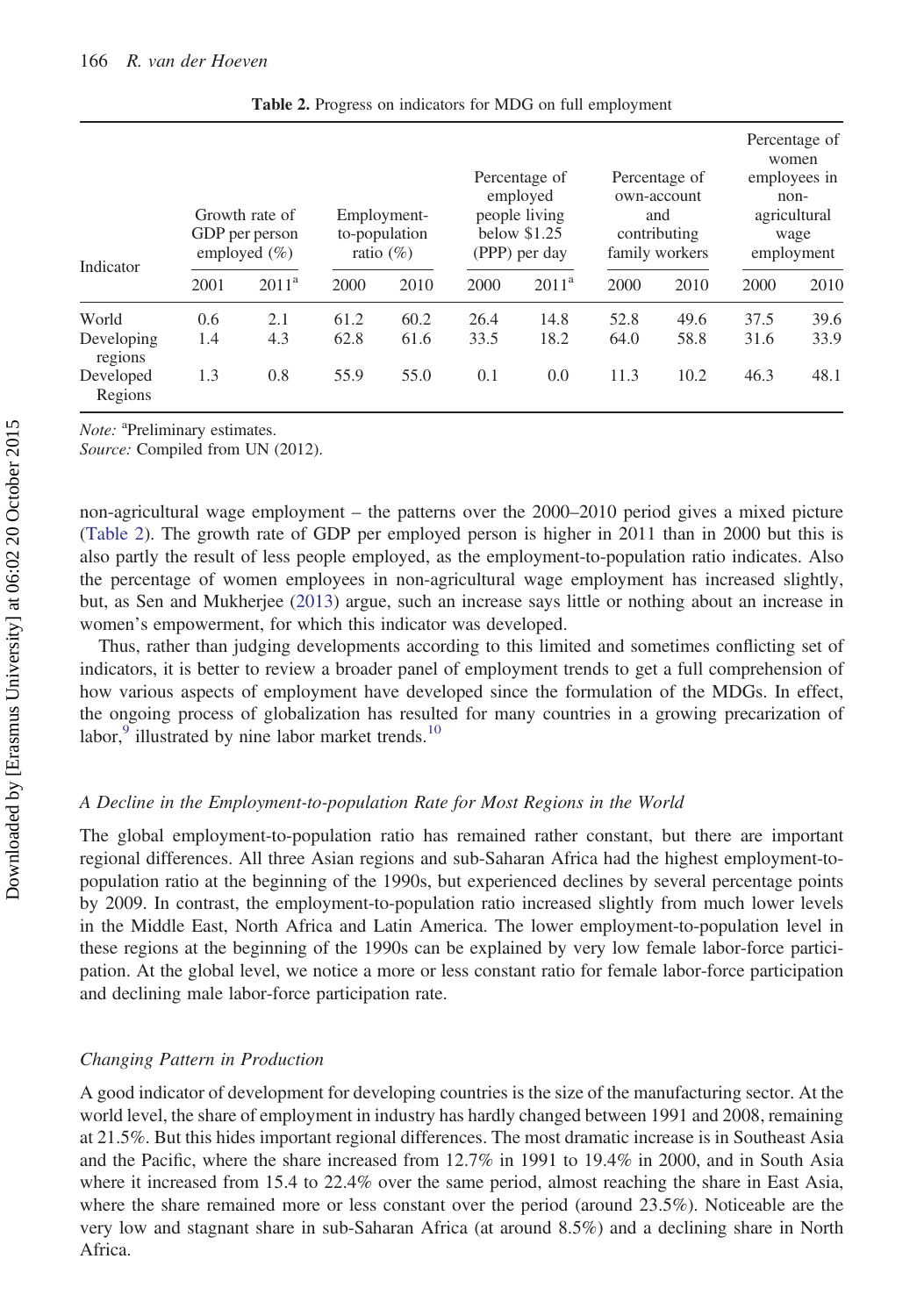### The Increases in Non-standard Forms of Employment

In developing countries, precariousness is most clearly manifested in the existence of a pervasive "informal sector" or "informal economy." This phenomenon is not restricted to developing countries. There are, however, contradictory explanations of the pervasiveness of the informal sector. Some (for example, Maloney [2004\)](#page-15-0) argue that the size of the informal sector is determined by the degree of labor market inflexibility. According to them, the more inflexible the labor market, the more incentivized employers will be to act informally. Others (for example, Kucera and Roncolato [2008\)](#page-14-0) argue that the major cause of the informal sector activities is the lack of formal jobs. This interpretation has gained ground in ILO, OECD, and other UN organizations.

## A Declining Wage Share

ILO ([2008\)](#page-14-0) reports that the wage share declined between 1995 and 2007 in two-thirds of the developing countries, including the major ones, as well as in the major developed countries. The only exception was the Latin American region, where some countries witnessed an increasing wage share. The ILO report attributes the declining wage share to increasing trade and globalization confirming other research findings (Diwan [2001](#page-14-0); Harrison [2002](#page-14-0)), which, contrary to earlier conventional wisdom, saw the wage share in GDP as relatively constant.

## Growing Wage Inequality

Not only has the inequality between wages and other components of GDP increased, but the distribution among wage earners has also worsened. The ratio of the average wage of the top 10% wage earners in relation to the bottom 10% is found to have increased in 70% of the countries (ILO [2008\)](#page-14-0). Here also one notices similar regional differences, an almost uniform pattern for most regions, but a mixed pattern for Latin America.

### The Internationalization of the Production Process

The some 82 000 transnational corporations (TNCs) with 810 000 affiliates in the world play a major role in the world economy. Exports from foreign affiliates of TNCs have grown from about one-quarter of total world exports of goods and services in 1982 to one-third in 2007. The number of people employed has increased fourfold since 1982, standing at about 77 million in 2008, implying a much faster rate of growth than that of the labor force. The largest 100 TNCs account for 11% of all TNC employment and for about 4% of world GDP. Over the last 15 years, the largest TNCs have undergone a rapid process of internationalization. There has also been a progressive increase in the proportion of companies operating in the service sector and of TNCs based in developing countries (UNCTAD [2009](#page-15-0), 17-18).

## International Migration

Global figures of migration do not show a substantial change: in 1960 the stock of total migrants in the world population was 2.7%, and in 2005 this percentage had not changed.<sup>[11](#page-14-0)</sup> This has led some commentators to argue that globalization is characterized by increased flows of capital, trade and services but not labor. However, this characterization is misleading. If one looks at more disaggregated (by region) figures, one clearly sees a growing trend in some regions. In Europe, the stock of migrants as part of the population increased from 3.0% in 1960 to 8.8% in 2005. The same ratio increased from 6.7 to 13.6% in Northern America, from 13.5 to 16.4% in Oceania, and from 4.9 to 37.1% in the Gulf States. By contrast, the ratio of the stock of migrants to the local population declined in Africa, Asia and Latin America as a whole (UNDP [2009](#page-15-0)). The increase in the share of migrants in the local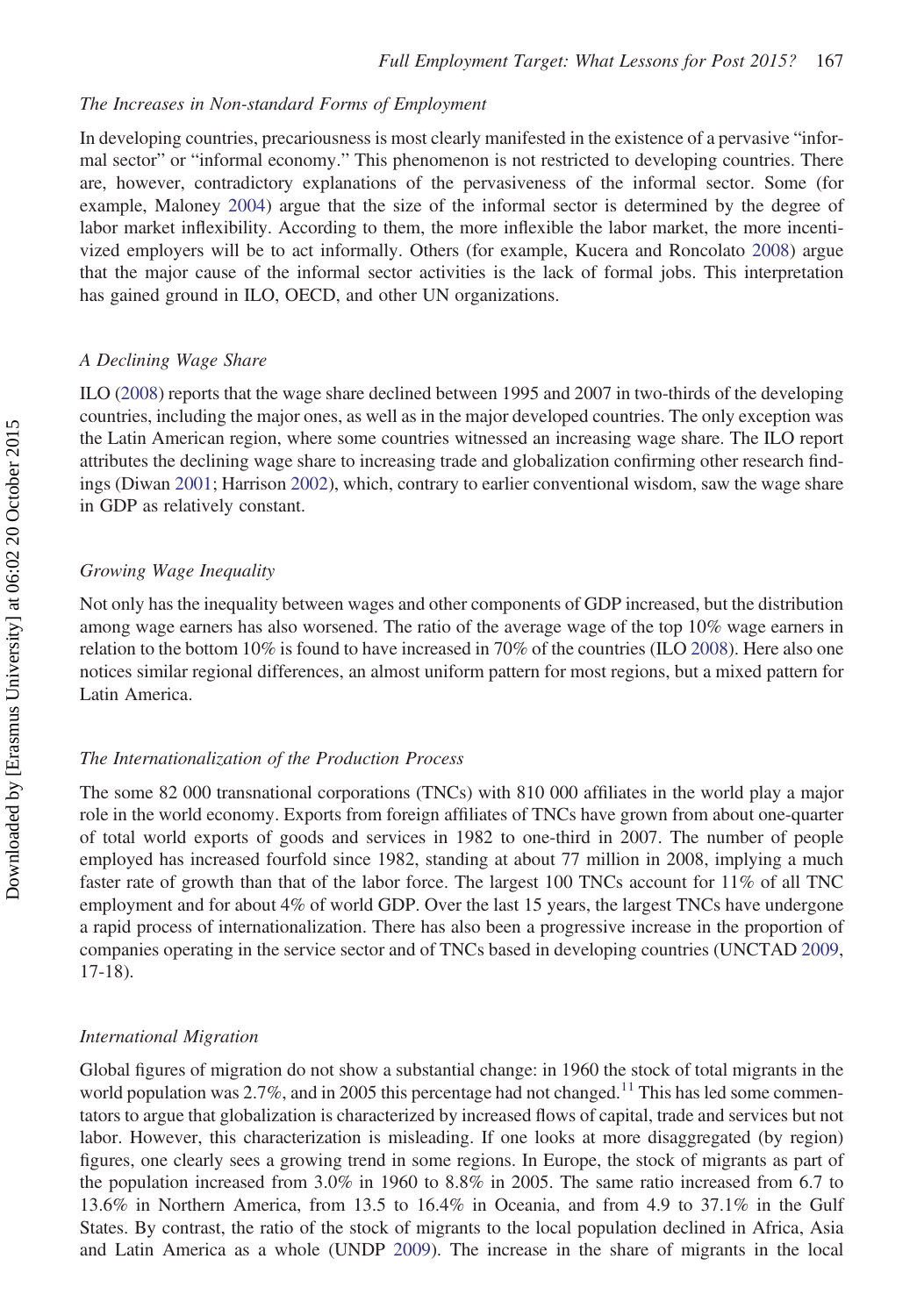population in developed countries is quite substantial despite the severe restriction most of these countries have put on immigration.

## The Effects of the 2008 Crisis

The crisis of 2008 had great repercussions on labor markets around the world. As in other crises, employment did not recover as fast as GDP growth, but what was unique about this crisis was that most workers in the north and in the south did not benefit during the bubble. Actually poor workers and their families were hurt three times (van Bergeijk, de Haan and van der Hoeven, [2011\)](#page-14-0): firstly, because they were left behind in the run up to the crisis; secondly, because they were severely affected during the crisis; and thirdly, since 2010 from reduced government expenditure as a consequence of increased public debt, which was to a large extent created to bail-out banks and stimulate the economy during the crisis.

## Youth Unemployment

A disturbing development taking more momentum is the high level of youth unemployment. The rate of youth unemployment rose globally from 11.7% in 2007 to 12.7% in 2011, the advanced economies being particularly hard hit, where this rate jumped from 12.5% to 17.9% over the same period. A growing number of youth in long-term unemployment have dropped out of the labor market altogether. Furthermore, young employed people are increasingly likely to find themselves in part-time employment and often on temporary contracts. In developing countries, youth are disproportionately among the working poor (ILO [2012\)](#page-14-0).

## Policy Priorities

The above discussion on trends has illustrated that aiming for full and productive employment requires a combination of different policies. Nayyar [\(2012\)](#page-15-0) lists the following: necessity of economic growth, institutional mechanisms to translate growth into meaningful development by improving conditions of people, importance of public action, and employment as the only sustainable means of poverty reduction. In order to elucidate how to anchor employment concerns in a post-2015 development agenda, the following sections discuss various policies for employment creation at first the national level and then the international level.

## National Policies for Employment Creation

In discussing national policies for employment creation, it is important to distinguish between short-term (macroeconomic) policies and longer-term structural policies. The first should strive<sup>[12](#page-14-0)</sup> for full capacity utilization, so that all productive forces, including labor, can be fully engaged in the production process, while the second should strive for an expansion of capacity and in the employment content of growth, to the extent that increasing the employment content of growth does not jeopardize growth itself (or at least not to the extent that the economy arrives at a declining growth and employment trajectory). Furthermore, in assessing outcomes of employment policy it is necessary to consider not only the quantity but also the quality of employment, because in poorer countries most people cannot afford to be unemployed and have to be engaged in whatever survival mechanisms are possible (Ghose, Majid, and Ernst [2008\)](#page-14-0).

### Short-term Policies for Employment Creation

In developed countries, policy debates on employment over the last 30 years have been dominated by the so-called Non-Accelerating Inflation Rate of Unemployment.<sup>13</sup> The influence of the Non-Accelerating Inflation Rate of Unemployment, and the dominance of inflation corrections rather than employment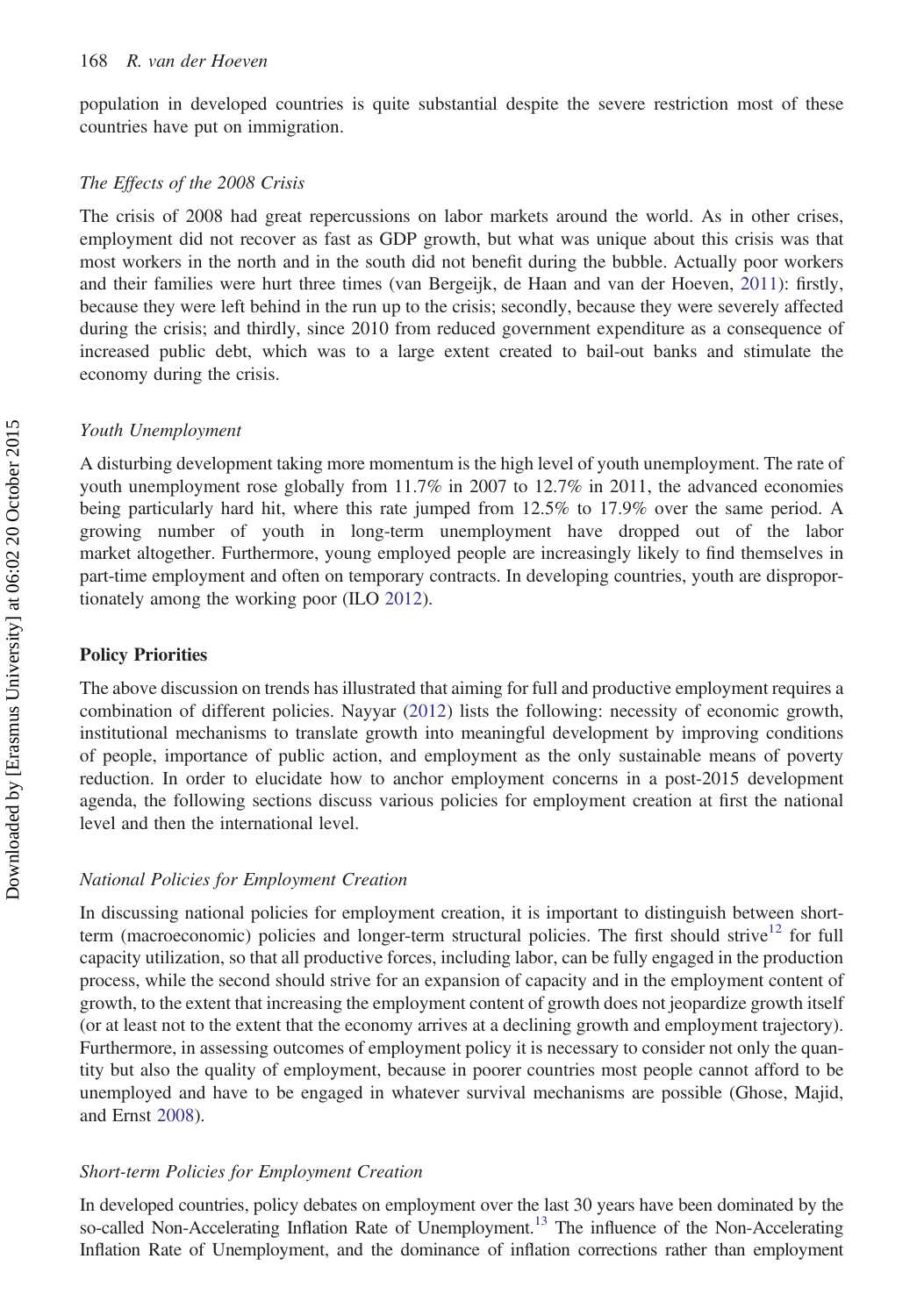creation as the principle aim of macroeconomic policy, has also taken hold in policy prescriptions for many developing countries (Freeman [2007\)](#page-14-0). I have argued elsewhere (van der Hoeven [2010c](#page-14-0)) that such a policy stance is not appropriate and that greater concern for employment creation is better macroeconomic policy.

Furthermore, misconceived (short-term) macroeconomic policies can prevent economies from achieving sustained growth and employment. Taylor [\(2009\)](#page-15-0) gives various examples of how stability in interest rates and foreign exchange can contribute to steady growth. However, with increasing financial openness, pro-cyclical macroeconomic policies have become the rule rather than the exception.

### Longer-term Policies for Employment Creation

Although economic growth depends on many factors, one contributing factor is structural change. Although this necessitates labor reallocation and can thus generate frictional unemployment, the higher value-added created in the growth process results in higher incomes from wages and capital, which, together with increased demand from abroad, can lead to higher growth and employment. This virtuous picture may be disturbed when structural change and production and productivity increases in some sectors do not lead to higher national productivity. McMillan and Rodrik ([2011](#page-15-0)) argue that structural change in Asia has led to higher national productivity and growth, but that in Africa and Latin America, until recently, policies were based on capturing comparative advantage in primary products, leading to lower labor productivity and lower growth, with negative consequences for employment and wages. Asian countries had, and have, an industrialization process in which industrial policies have been applied successfully, in contrast to Africa where industrial policies were mainly absent and in Latin America where, at least until recently, these policies, constrained by the legacy of the Washington Consensus, were not robust enough to be effective. The current debate is therefore not whether public policies for industrialization are useful, but which type of public policies will best work under which circumstances (Lin [2011](#page-15-0)).

It is thus important to consider appropriate policies for structural change and well thought out indus-trial policies in a meaningful debate on employment creation.<sup>[14](#page-14-0)</sup>

Melamed, Hartwig, and Grant [\(2011](#page-15-0)), based on the work of Khan ([2007\)](#page-14-0) and others, surveyed the literature on findings on the relation between growth, poverty and sectoral employment. In 24 growth episodes, detailed information on growth and employment was available; and in 18, poverty decreased with rising employment in services and in manufacturing (see Table 3). The six cases where poverty increased or remained stable were mostly characterized by an absence of increases in employment in every sector. This analysis thus gives support for a link between growth and employment. However, the link is far from robust and needs further research.

As argued above, policies for employment need to take into account both the quantity of employment and the quality of employment, or as Khan [\(2006](#page-14-0)) has put it: policies for employment need to be concerned with the quantity of employment, the factor productivity of employment, the factor remuneration of employment and the terms of employment. The poor can escape working poverty when policies achieve a combination of the following (Khan [2007\)](#page-14-0):

- (a) an increase in wage employment;
- (b) an increase in the real wage;

| Number of<br>episodes | Rising agricultural<br>employment                        | Rising industrial<br>employment | Rising services<br>employment |  |
|-----------------------|----------------------------------------------------------|---------------------------------|-------------------------------|--|
|                       | Growth episodes associated with falling poverty rates    |                                 |                               |  |
| 18                    |                                                          | 10                              |                               |  |
|                       | Growth episodes associated with no fall in poverty rates |                                 |                               |  |
| 6                     |                                                          |                                 |                               |  |
|                       |                                                          |                                 |                               |  |

## Table 3. Growth, employment and poverty, a summary of evidence

Source: Melamed, Hartwig, and Grant (2011).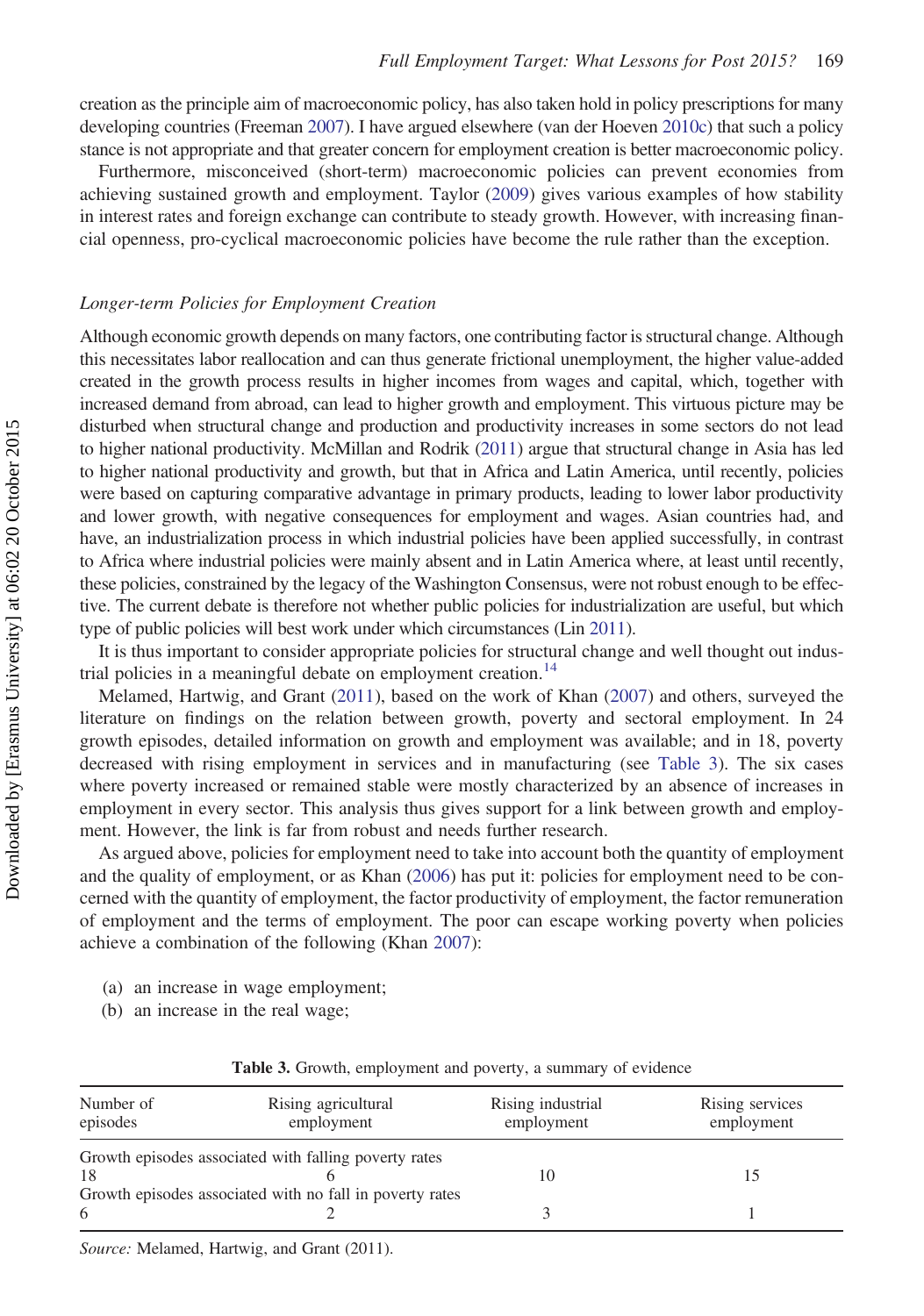- (c) an increase in self-employment;
- (d) an increase in productivity in self-employment; and
- (e) an increase in the terms of exchange of the output of self-employment.

Ernst and Berg [\(2009](#page-14-0)) have conceptualized these policy concerns in what they call the virtuous circle of links between growth, employment and poverty reduction, namely economic growth, productive capacity, employment with rising productivity, higher incomes of the poor, greater investments in health, education and infrastructure leading to an empowering of the poor, all contributing again to economic growth. However, there are many obstacles for such a virtuous circle to become effective in practice. Policy interventions are needed to overcome these obstacles and to stimulate employment creation.

### Global Governance and Policy Coherence for Employment

Although the Millennium Declaration had a paragraph on strengthening the role of the UN and on improved global governance in general, the MDGs did not contain explicit references to global governance, except some vague references in MDG 8. Yet, with hindsight, one can conclude that a lack of global governance had a negative impact on the implementation of the MDGs and on efforts for full employment. Whether the absence of global governance was the major cause for missing some of the targets, and that of full employment in particular, is open for debate; but it has been at least one of the major causes.

An important element of an improved global governance system is better policy coherence in areas of employment, economic, social and environmental policies at the national and international level (WCSDG [2004](#page-15-0); van der Hoeven [2010b;](#page-14-0) UN-DESA [2010](#page-15-0)). Although there is a notion of policy coherence in the current MDG 8, all observers agree that a post-2015 framework must place much greater attention on policy coherence than what is now formulated in MDG 8.

However, there is the risk that policy coherence could lead to a ganging up of major international players in the international institutions, dictating a certain development ideology and providing smaller actors less policy space, as happened in the 1990s with the Structural Adjustment Programs of the International Financial Institutions (IFIs) (van der Hoeven [2010b\)](#page-14-0). This fear was still expressed by World Commission of the Social Dimensions of Globalization in 2004, but has since lessened. Since the financial crisis of 2008, major emerging and developing countries have played an increasingly bigger role in global governance, minimizing the risk of a dominant industrial countries' development model (see, for example, G20 [2010](#page-14-0)).

There should therefore be a reasonable understanding of major and non-controversial development trends that contribute to achieving the MDGs and which need to be made more explicit in a coherent post-2015 development agenda: necessity of economic growth, institutional mechanisms to translate growth into meaningful development by improving conditions of people, importance of public action, and employment as the only sustainable means of poverty reduction (Nayyar [2012](#page-15-0)). This requires coherence between various aspects of economic policy (macroeconomics, trade, investment), social policy and environmental policies. The G20, born out of the 2008 financial crisis, might be seen as a first attempt at improved coherence at the international level, but it is neither adequate nor sufficient. It is not adequate because the IMF mainly forms its secretariat and it is not sufficient as it lacks international legitimacy. Ocampo and Stiglitz [\(2011\)](#page-15-0) suggest using the increased acknowledgment for improved policy coherence and momentum of support for a body like the G20 to strive for a Global Economic Coordination Council (GECC), which would have more global political legitimacy. A GECC would be an ideal forum to foster the necessary policy coherence for a post-2015 framework of development.

One important issue on the GECC agenda of policy coherence must certainly be a global response to national and international financial crises and the inherent financial instability that characterizes the current financial system. Such an increased attention to crises and global financial instability is important in a post-2015 agenda for development. The global financial crisis in 2008 caused a major setback in the achievements of the MDGs (World Bank [2010](#page-15-0)) and halted the upward trend in development assistance. A formulation of the post-2015 agenda should therefore refer to possible risks of future financial crises, should contain a statement about how resources for achieving goals and targets to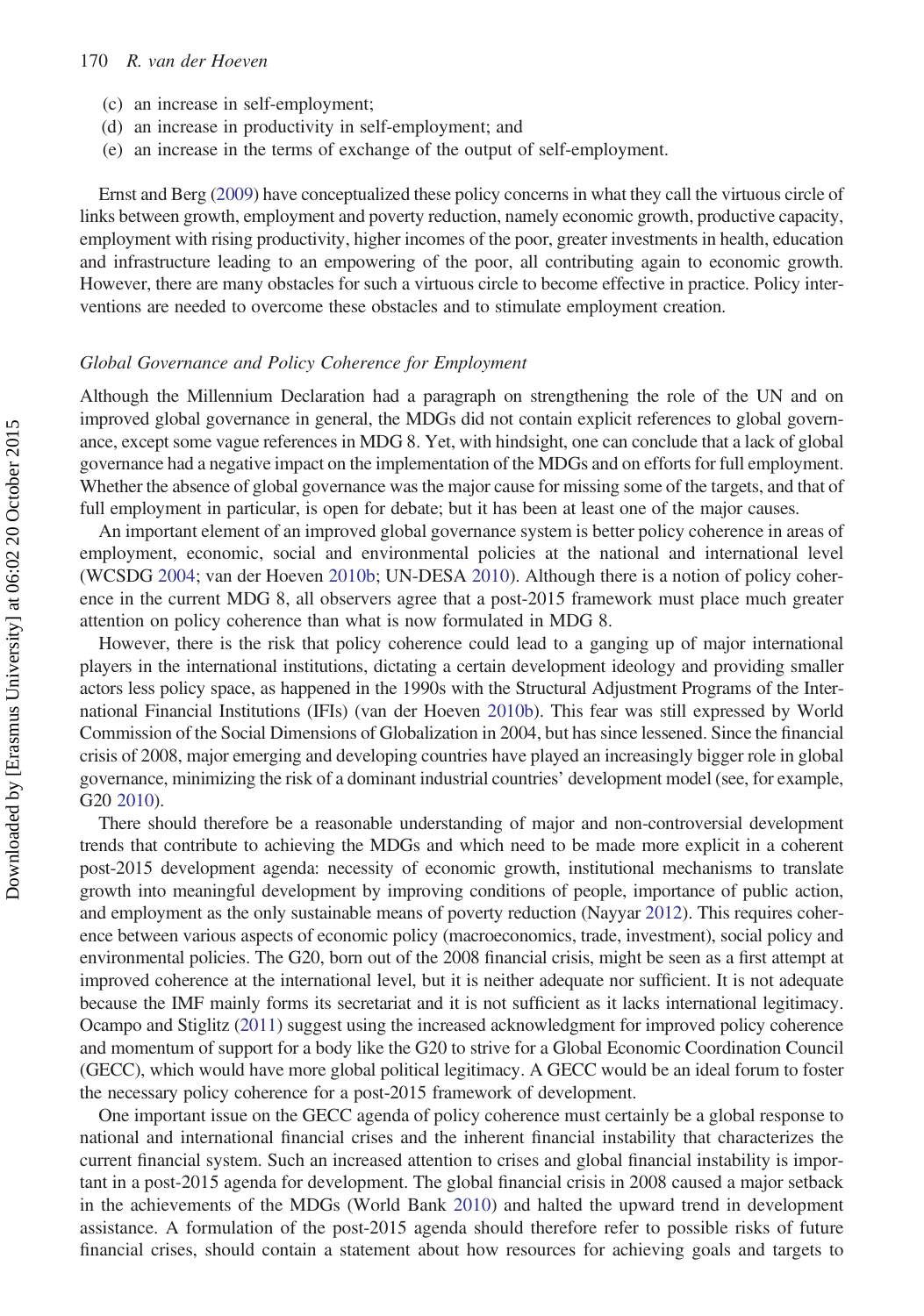

Figure 1. Improved global governance for employment creation. *Source:* Martins and Lucci [\(2013](#page-15-0)).

reduce poverty should be safeguarded in times of global financial crises, and should indicate how policies for economic recovery should include special measures to reduce poverty and social deprivation. This could take the form of automatic stabilizers at a global level, such as a global social floor, or of more specific policy interventions.

Another aim of the GECC is to ascertain that national policy space still can be exercised under a system of increased global governance. Rodrik ([2011\)](#page-15-0) argues for a system of global governance that respects national policy space as much as possible, allowing countries and people to choose their preferences in terms of, for example, social policies and social protection. Improved global governance with ample room for exercising national employment policies therefore needs to be a cornerstone of a post-2015 framework of development. Martin and Lucci ([2013\)](#page-15-0) provide an overview of how improved global governance can influence national policy-making for employment (Figure 1):

As one of the objectives of the MDGs was to have a greater impact of ODA on achieving the desired social outcomes, a separate reflection on the effects of development aid on employment might also be in order. Van der Hoeven 2012b summarizes potential policies directed towards the short-term objective of increased capacity utilization and the longer-term objective of an increase in capacity, both of which might be supported by international aid. It also includes a number of policies that are favored by current aid donors, but also emphasizes policies for structural change and policies that affect the demand side of the economy. This follows our analysis and is in line with a recent observation by Taylor ([2009\)](#page-15-0) that orthodox economists in short-term macro analysis place a great deal of emphasis on the supply side, ignoring the demand side, and that in relation to longer-term development, conventional economic analysis favors letting markets work rather than supporting the policies for structural change and industrial capacity-building. Policies that influence employment creation and potentially interact with aid policies span a rather wide spectrum. However, there is no single general framework of development policy, like the Washington Consensus, to promote structural change. Policies need to be time and context specific. A post-2015 development agenda should therefore acknowledge the importance of structural changes without prescribing a (western) development model.

## Conclusions: Employment in a Post-2015 Development Agenda

New challenges need to be confronted in a post-2015 agenda that is part of a global social contract in which all concerns should be discussed: precluding certain issues or concerns beforehand with the argument that these may make a future set of development goals too broad is, for the moment, not relevant. If issues are now kept off the table, a future agreement on a post-2015 development agenda might well be seriously compromised from the beginning. The discussions leading to such a global social contract for a post-2015 framework are perhaps as important as the outcome itself. The best way to start these discussions would be to start from the Millennium Declaration of 2000 and to consider whether and where the various elements of the Declaration need to be actualized (van der Hoeven [2012a\)](#page-14-0). On this basis, a restricted set of development goals and targets in a post-2015 era could then be formulated. Framing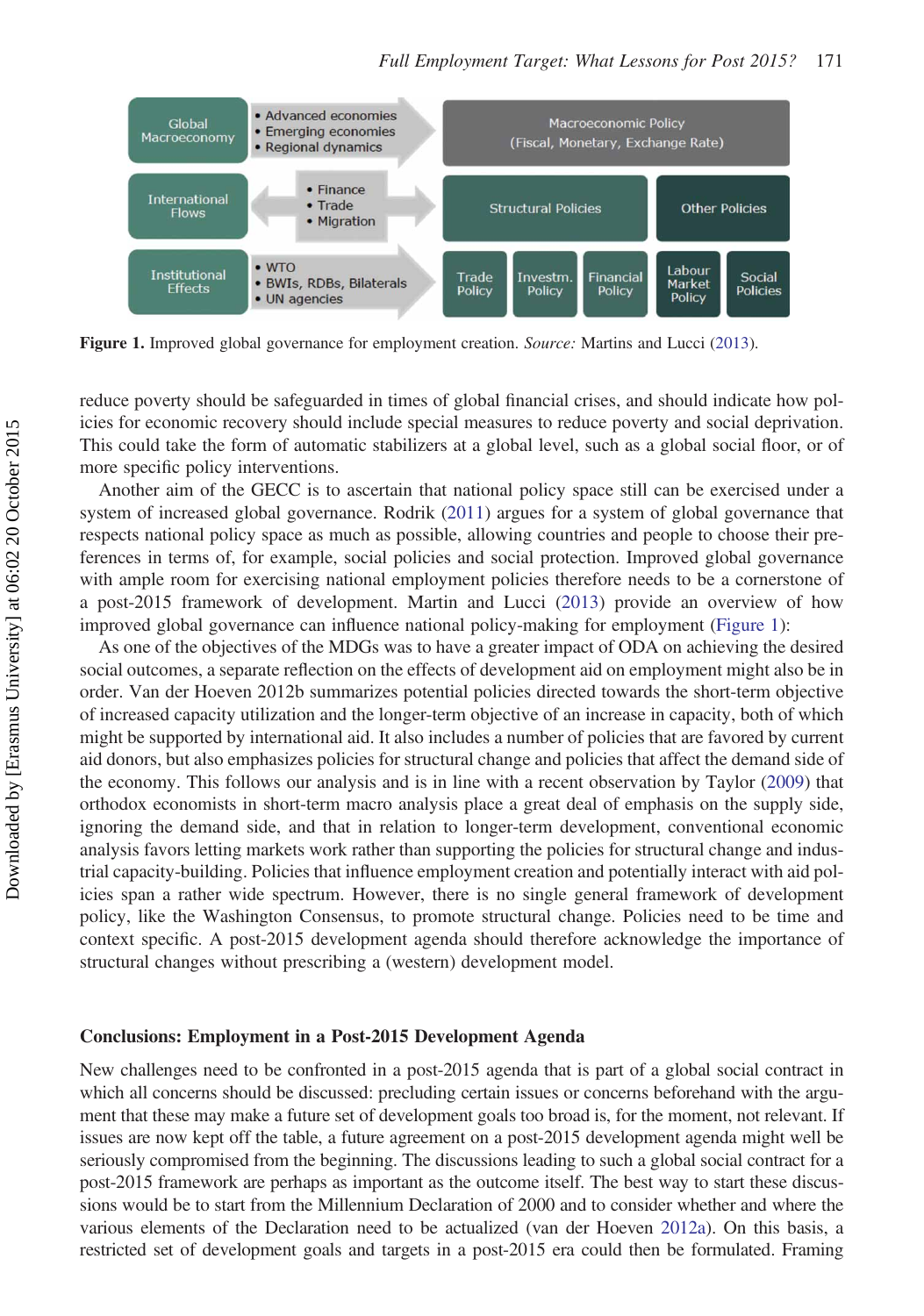the deliberations for a Post-2015 Development Agenda on an actualization of the Millennium Declaration would thus ground its preparations on a set of issues that carry a globally accepted political consensus and would avoid a laundry list of badly formulated good intentions. Table 4 provides some elements that could be discussed in the leading up to a global post-20[15](#page-14-0) agenda for development,<sup>15</sup> juxtaposing these elements against the original formulation of the MDGs and the recommendations of the recently published report of the High-Level Panel of Eminent Persons on the Post-2015 Development Agenda (HLP) (HLP [2013](#page-14-0)).

Table 4 is not exhaustive but serves to guide discussions and deliberations for a post-2015 development agenda. It is based on the notion that preparations for a post-2015 agenda should be inclusive and should not be secretariat driven, which is reflected in the establishment of the HLP and in the HLP report. A post-2015 agenda should include an appropriate macroeconomic framework for development and employment with an agreement for a global approach to macroeconomic stability, in which developing countries have space to pursue macroeconomic policies for development. This is partly touched upon in the HLP report but is not elaborated in detail. A global approach for development and employment also implies that the principle means to achieve the goals should extend way beyond development aid and national public expenditure, and should take into account changes in the international financial system to reduce volatility as well as systems for fairer collection of taxes and non-traditional forms of development financing (UNDESA [2012\)](#page-15-0).

The HLP is much more outspoken on a goal for full and productive employment than the MDGs. However, the report limits its recommendations mainly to liberalization of labor markets and facilitation of business, giving only scant attention to the more important issues of structural change. Furthermore, the HLP chooses in its report not to include a goal and an indicator on inequality, on the grounds that "When everyone, irrespective of household income, gender, location, ethnicity, age, or disability, has access to health, nutrition, education, and other vital services, many of the worst effects of inequality

|                                        | Post-2015 Development Agenda<br>focused on employment                                                                           | <b>MDGs</b>                                                           | HLP recommendations                                                                                               |  |  |
|----------------------------------------|---------------------------------------------------------------------------------------------------------------------------------|-----------------------------------------------------------------------|-------------------------------------------------------------------------------------------------------------------|--|--|
| Process                                | Wider consultations                                                                                                             |                                                                       | Wider consultations                                                                                               |  |  |
| Macro-economic<br>framework            | Sustainable and equitable growth                                                                                                | Absent                                                                | Sustainable and equitable growth<br>but not explicitly defined                                                    |  |  |
| Principle means<br>to achieve<br>goals | Changes in international system,<br>national public expenditure,<br>aid for fragile and low-income<br>states                    | Development aid,<br>national public<br>expenditure                    | Some changes in international<br>system, national public<br>expenditure, aid for fragile and<br>low-income states |  |  |
| Measurement                            | Improved measurements of<br>goals/targets including<br>inequality and sustainability                                            | Inequalities,<br>sustainability, well-<br>being not fully<br>captured | Improved measurements of goals/<br>targets including inequality and<br>sustainability                             |  |  |
| Target group                           | Poor in all countries                                                                                                           | Poor in developing<br>countries                                       | Poor in all countries                                                                                             |  |  |
| Employment                             | Better approach and indicators                                                                                                  | Added in 2005                                                         | Employment creation through<br>labor market deregulation                                                          |  |  |
| Inequality                             | Explicit attention, including<br>goals and targets for income<br>deciles and vulnerable groups<br>reflecting gender specificity | Not adequately<br>reflected                                           | No explicit target but indicators<br>for lower income deciles and<br>vulnerable groups                            |  |  |
| Environment                            | Inclusion of sustainable<br>development goals                                                                                   | Not adequately<br>reflected                                           | Inclusion of Sustainable<br>Development Goals (SDGs)                                                              |  |  |
| Human rights                           | Re-emphasizing existing rights,<br>global social floor, claims for<br>redistribution                                            | Absent                                                                | Emphasis on good governance<br>and rule of law                                                                    |  |  |
| Targets                                | Global and link to national                                                                                                     | Global                                                                | Global and link to national                                                                                       |  |  |

|  | <b>Table 4.</b> Elements for a more employment focused 2015 Development Agenda |  |  |  |  |  |  |  |  |
|--|--------------------------------------------------------------------------------|--|--|--|--|--|--|--|--|
|--|--------------------------------------------------------------------------------|--|--|--|--|--|--|--|--|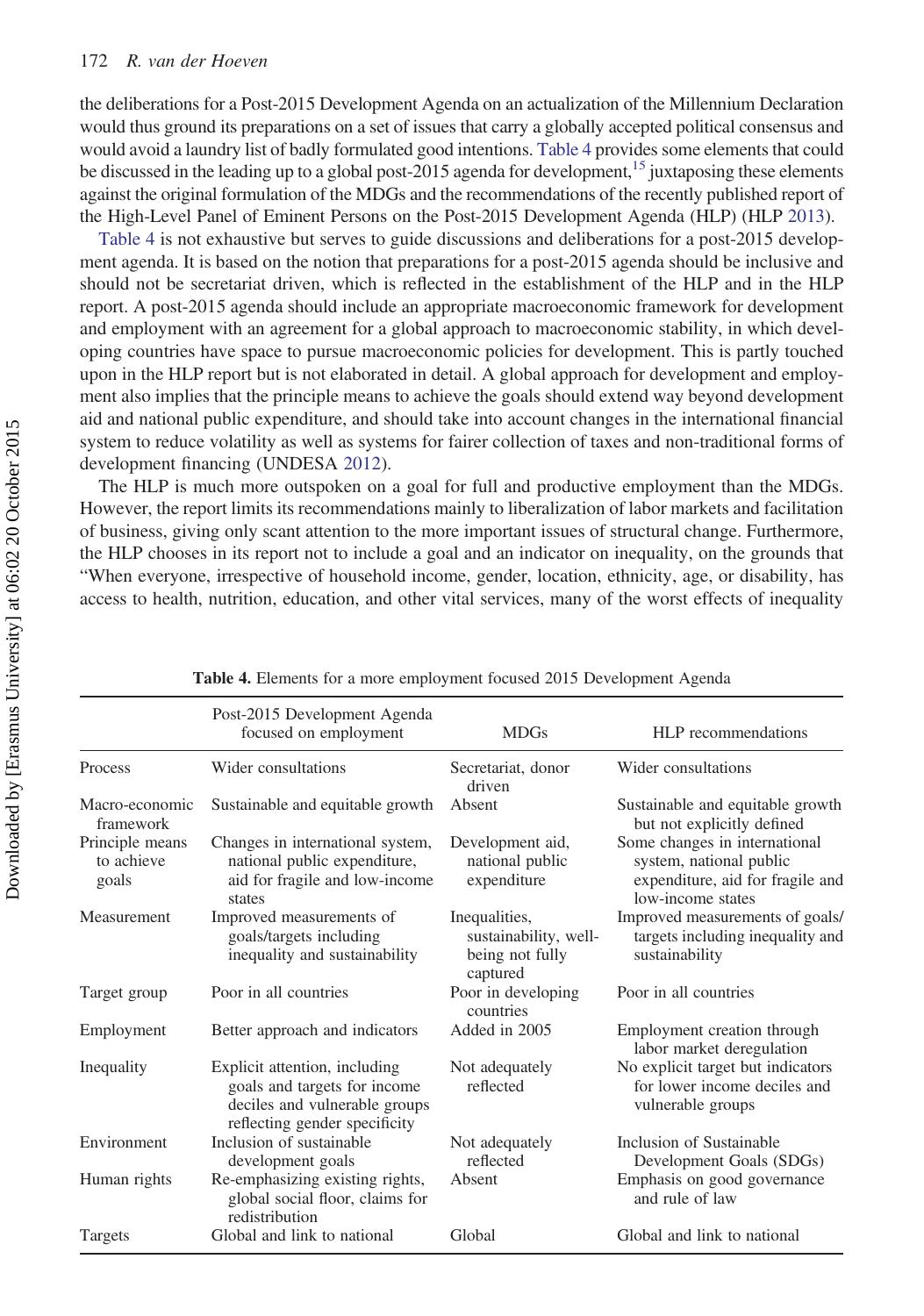<span id="page-13-0"></span>will be over" (HLP [2013](#page-14-0), 16). This is a rather traditional approach to inequality that looks at inequality purely from a supply-side argument (Amsden [2011](#page-14-0)).

The outfall of the 2008 crises once again demonstrated the world's interconnectedness. It makes little sense to target a post-2015 development agenda only to the poor in developing countries as the MDGs did. Developed countries should be equally held responsible for reducing poverty and inequality and for increasing productive and decent employment in their respective countries, as acknowledged in the HLP report. This should not imply lowering development aid from developed countries, but a refocusing of macroeconomic policies in developed countries and drawing on other budgetary outlays than development cooperation to reduce poverty and precariousness in these countries. Thus targets on poverty, inequality and employment should not only be set at a global and country level to hold all countries accountable to their citizens. The HLP report also reflects a growing agreement that a post-2015 development agenda should contain better formulated goals for sustainable development and should reflect the basic tenants of human rights in terms of non-discrimination, human dignity, participation and accountability, issues which are also important to achieve productive and decent employment.

Achievement of the goal of full and productive employment depends both on conducive international conditions warranting more attention to global governance issues on trade, finance and macroeconomic coordination and on a set of appropriate national policies. As regards indicators for national policies, the discussion above has made it clear that, because of the complexities of the employment problem in countries at different levels of development, a dashboard of indicators serves a discussion on and an assessment of employment better than a single indicator. Martins and Takeuchi ([2013\)](#page-15-0), for example, propose three sets of indicators tracking progress on full and productive employment: those relating to improving the inclusiveness of growth, to promoting productive employment, and to ensuring equal access to opportunities. Yet there might be, in order to have an eye-catching figure like for other current MDGs, also a need for a single indicator. Kenny ([2013\)](#page-14-0) therefore argues for an overarching indicator: the percentage of workers working in a formal regular job. This percentage is currently low for developing and for emerging countries. However, in developed countries, where it is substantially higher, it is currently declining as work gets more precarious. It is thus important for all different country groupings in the world to monitor progress on this indicator.

#### Acknowledgements

I wish to thank Sakiko Fukada-Parr and two anonymous referees for useful comments as well as Rebecca Cantor and especially Josh Greenstein for providing support throughout.

#### **Notes**

- 1. Two specific indicators on employment, mentioned in the Millennium Declaration, were included in the original formulation of the MDGs, namely: share of women in paid employment in MDG 3 and youth unemployment in MDG 8. Sen and Mukherjee [\(2013](#page-15-0)) are rather critical of the indicator of the share of women in non-agricultural employment because it does not give a good indication of women's empowerment.
- 2. The World Summit for Social Development was one of the major substantive World Summits in the 1990s that formed the basis for the Millennium Declaration.
- 3. See, for example, the 2011 DFID review on efficiency of Multilateral Organizations (DFID [2011](#page-14-0)).
- 4. The outcome document of the World Summit 2005 contains the following reference (paragraph 47) to employment issues: "We strongly support fair globalization and resolve to make the goals of full and productive employment and decent work for all, including for women and young people, a central objective of our relevant national and international policies as well as our national development strategies, including poverty reduction strategies, as part of our efforts to achieve the Millennium Development Goals. These measures should also encompass the elimination of the worst forms of child labour, as defined in International Labour Organization Convention No. 182, and forced labour. We also resolve to ensure full respect for the fundamental principles and rights at work."
- 5. Alongside the indicators already accepted in 2000 of the share of women in wage employment in the non-agricultural sector and of youth unemployment.
- 6. UNRISD comments: "Despite an ambitious agenda, the MDGs nonetheless represent a cautious approach to social development. A number of critical issues and obstacles to over come poverty have not been addressed including … the role of employment, growing levels o inequality; the often contradictory impact of certain macroeconomic policies ... " (2010, 3)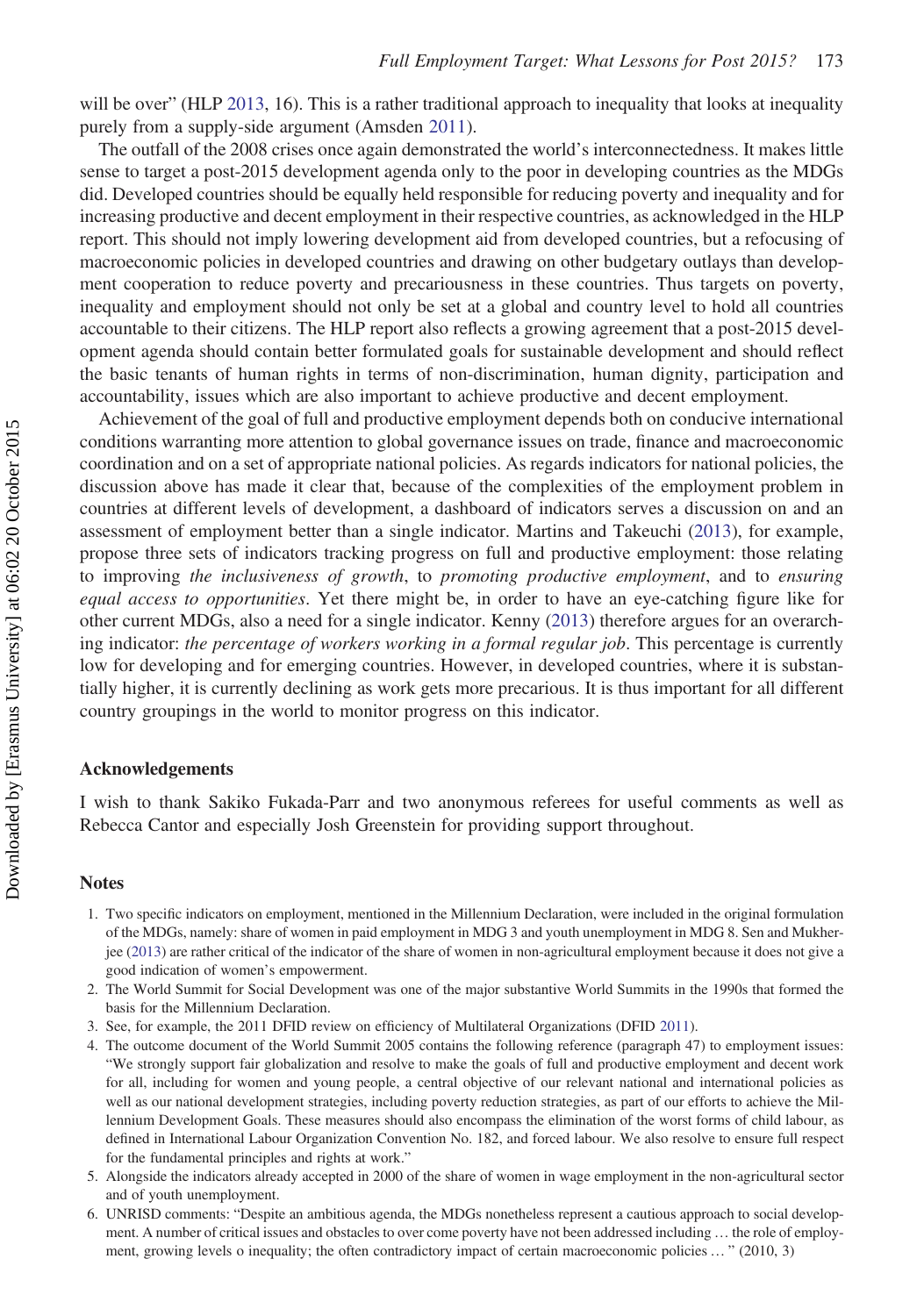- <span id="page-14-0"></span>7. IMF article 2 (ii): "To facilitate the expansion and balanced growth of international trade, and to contribute thereby to the promotion and maintenance of high levels of employment and real income and to the development of the productive resources of all members as primary objectives of economic policy."
- 8. Brautigam (2011) argues that it is difficult to speak of Chinese development aid as many Chinese activities do not fall under strict ODA categories. Mawdsley [\(2012](#page-15-0)) discusses the importance of emerging non-DAC donors.
- 9. See, for example, recent issues of the World of Work report published annually by the ILO.
- 10. For a more elaborated discussion on this, see van der Hoeven (2010a).
- 11. This figure excludes the former Soviet Union because after the independence of the former Soviet Republics remaining soviet citizens are counted as migrants.
- 12. It may not be possible to get full use of all productive forces given fixed factor proportions in the short run.
- 13. See, for example, Ball (2009).
- 14. See also the recent discussion on growth, employment and structural change in preparation for the 2015 Development Agenda: <http://www.worldwewant2015.org/node/301803>
- 15. For an elaboration, see van der Hoeven (2012).

## **References**

- Amsden, A. 2011. "Say's law, Poverty Persistence, and Employment Neglect." Employment, Inequality and Globalization: A Continuous Concern, edited by R. van der Hoeven. London: Routledge.
- Ball, L. 2009. Hysteresis in Unemployment, Old and New Evidence." NBER Working Paper 14818. Washington: NBER.
- van Bergeijk, P., A. de Haan, and R. van der Hoeven, eds. 2011. The Financial Crisis and Developing Countries, A Global Multidisciplinary Perspective. Cheltenham: Edward Elgar.
- Brautigam, D. 2011. "'Aid 'With Chinese Characteristics': Chinese Foreign Aid and Development Finance Meet the OECD-DAC Aid Regime." Journal of International Development 23: 752–764.
- CGD. 2011. MDG Scorecards. Washington, DC: Centre for Global Development.
- DFID. 2011. Multilateral Aid Review. Ensuring Maximum Value for Money for UK Aid through Multilateral Organisation. London: DFID. [https://www.gov.uk/government/uploads/system/uploads/attachment\\_data/](https://www.gov.uk/government/uploads/system/uploads/attachment_data/file/67583/multilateral_aid_review.pdf)file/67583/multilateral\_aid\_review. [pdf.](https://www.gov.uk/government/uploads/system/uploads/attachment_data/file/67583/multilateral_aid_review.pdf)
- Diwan, I. 2001. Debt as Sweat: Labour, Financial Crisis, and the Globalization of Capital. Draft as of July 2001. World Bank, Washington, DC. Mimeo.
- Ernst, C., and J. Berg. 2009. "The role of Employment and Labour Markets in the Fight Against Poverty", in OECD 2007.
- Freeman, R. 2007. Labour market Institutions Around the World. NBER Working Paper 13242. Washington: NBER.
- G20. 2010. Seoul Development Consensus for Shared Growth. Seoul.
- Ghose, A., N. Majid, and C. Ernst. 2008. The Global Employment Challenge. Geneva: ILO.
- de Haan, A. 2011. "Will China Change International Development, as we know it?" Journal of International Development 23–7: 881–908.
- Harrison, Anne. 2002. Has Globalization Eroded Labor's Share? Some Cross Country Evidence. National Bureau of Economic Research. Cambridge, MA: Mimeo.
- HLP. 2013. A New Global Partnership: Eradicate Poverty and Transform Economies Through Sustainable Development. New York: United Nations.
- van der Hoeven, R. 1991. "Adjustment with a Human Face, Still Relevant or Overtaken by Events?." World Development 19 (12): 1835–1847.
- van der Hoeven, R. 2010a. Labour Markets Trends, Financial Globalization and the current crisis in Developing Countries, UN-DESA Working Paper No. 99, October 2010. New York: UN.
- van der Hoeven, R. 2010b. "Policy Coherence: The Newest Fad in the International Discourse?" in European Development Cooperation: In Between the Local and the Global, edited by Paul Hoebink, 25–46. Amsterdam University Press.
- van der Hoeven, R. 2010c. "Income Inequality and Employment Revisited: Can One Make Sense of Economic Policy?" Journal of Human Development and Capabilities 11 (1): 67–84.
- van der Hoeven, R. 2012a. MDGs Post 2015: Beacons in Turbulent Times or False Lights? A Contribution to the Discussion on a Post 2015 Framework for Development, UN-DESA Meeting, New York, February 27–29, 2012.
- van der Hoeven, R. 2012b. Development Aid and Employment. WIDER Working Paper 2012/107. Helsinki: UNI-WIDER.
- ILO. 2003. Working out of Poverty. Report of the Director General to the 99th International Labour Conference, Geneva.
- ILO. 2008. Global Wage Report 2008/9. Geneva: International Labour Organisation.
- ILO. 2012. Key Indicators of Labour Markets (KILM). Geneva: International Labour Organisation.
- Kenny, C. 2013. "A Post-2015 Jobs Goal: 500 Million New Paid Jobs by 2030". Centre for Global Development, February 11, 2013. <http://international.cgdev.org/blog/post-2015-jobs-goal-500-million-new-paid-jobs-2030>.
- Khan, A. 2006. "Employment Policies for Poverty Reduction". In Fighting Poverty: The Development–Employment Link, edited by R. Islam. London: Lynne Riemer.
- Khan, A. 2007. "Growth, Employment and Poverty". In Towards Full and Decent Employment, edited by J. A. Ocampo and K. S. Jomo. London: Zed Books.
- Kucera, D., and L. Roncolato. 2008. "Informal Employment: Two Contested Policy Issues." ILR 147 (4): 321–348.